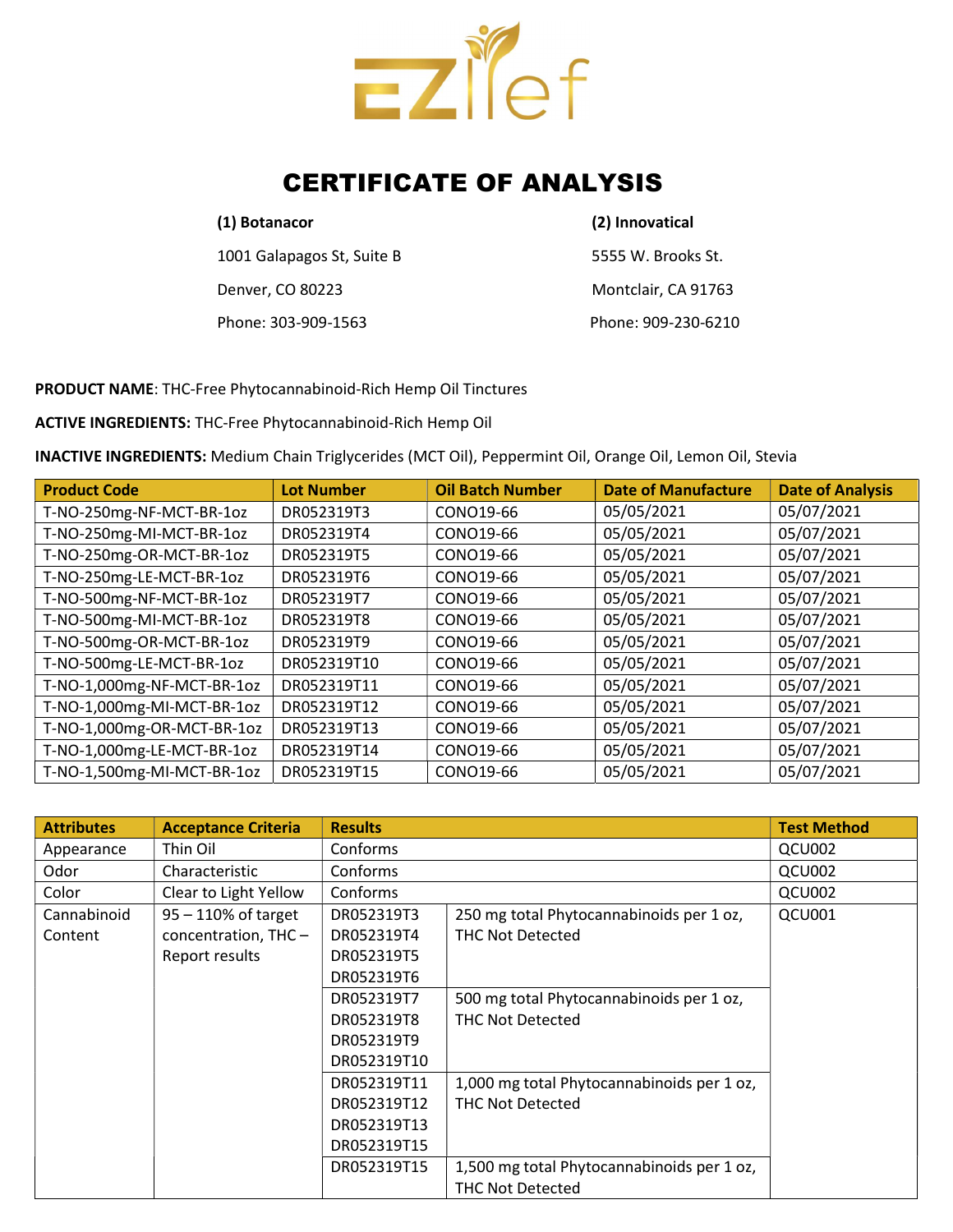| Package           | <b>Acceptance Criteria</b>         | <b>Results</b> |
|-------------------|------------------------------------|----------------|
| Primary Package   | Container dedusted and wiped clean | Conforms       |
|                   | Container caps screwed on tight    |                |
| Secondary Package | Carton Sturdy and clean            | Conforms       |
|                   | Sufficient cushion material exists |                |
|                   | Carton taped on all sides          |                |

### POTENCY RESULTS:

| Cannabinoid         | Wt. (%) | (mg/g) | Lead                     | Compliant with<br>USP<233>  |             |             |
|---------------------|---------|--------|--------------------------|-----------------------------|-------------|-------------|
| <b>CBD</b>          | 85.22   | 852.24 | Arsenic                  | Compliant with<br>USP < 233 |             |             |
| <b>CBG</b>          | < 0.03  | < 0.30 | Mercury                  | Compliant with<br>USP<233>  |             |             |
| <b>CBN</b>          | < 0.03  | < 0.30 |                          |                             |             |             |
| <b>THC</b>          | $ND**$  | $ND**$ | <b>TERPENE RESULTS*:</b> |                             |             |             |
| CBC                 | < 0.03  | < 0.30 |                          | Wt. (%)                     |             | Wt. (%)     |
| THC-A               | $ND**$  | $ND**$ | β-Bisabolene             | $1.0 - 3.0$                 | Camphene    | $0.1 - 0.2$ |
| CBD-A               | < 0.03  | < 0.30 | β-Farnesene              | $1.0 - 2.0$                 | E-Farnesene | $0.1 - 0.2$ |
| <b>CBDV</b>         | 1.14    | 11.38  | Guaiol                   | $0.5 - 2.0$                 | Farnesol    | $0.1 - 0.2$ |
| <b>THCV</b>         | $ND**$  | $ND**$ | β-Maaliene               | $0.5 - 2.0$                 | α-Bisabolol | ${}_{0.1}$  |
| <b>MAX THC</b>      | $ND**$  | $ND**$ | Calarene                 | $0.5 - 1.5$                 | P-Cymene    | ${}_{0.1}$  |
| MAX CBD             | 85.22   | 852.24 | β-Caryophyllene          | $0.1 - 1.0$                 | Linalool    | ${}_{0.1}$  |
| <b>TOTAL ACTIVE</b> | 86.36   | 863.62 | $\alpha$ -Humulene       | $0.1 - 1.0$                 | Myrcene     | ${}_{0.1}$  |

# **RESIDUAL SOLVENTS\*:**

| Propane       | Compliant | Pentane     | Compliant |
|---------------|-----------|-------------|-----------|
|               | with      |             | with      |
|               | USP<467>  |             | USP<467>  |
| Isobutane     | Compliant | Isopropanol | Compliant |
|               | with      |             | with      |
|               | USP<467>  |             | USP<467>  |
| <b>Butane</b> | Compliant | Hexane      | Compliant |
|               | with      |             | with      |
|               | USP<467>  |             | USP<467>  |
| Ethanol       | Compliant | Acetone     | Compliant |
|               | with      |             | with      |
|               | USP<467>  |             | USP<467>  |

Test ID: 050619SA

## HEAVY METALS\*:

| Cadmium | Compliant with |
|---------|----------------|
|         | USP<233>       |
| Lead    | Compliant with |
|         | USP<233>       |
| Arsenic | Compliant with |
|         | USP<233>       |
| Mercury | Compliant with |
|         | USP<233        |

## TERPENE RESULTS\*:

| < 0.03                        | < 0.30      |                               |                     | Wt. (%)     |             | Wt. (%)     |
|-------------------------------|-------------|-------------------------------|---------------------|-------------|-------------|-------------|
| $ND**$                        | $ND**$      |                               | β-Bisabolene        | $1.0 - 3.0$ | Camphene    | $0.1 - 0.2$ |
| <0.03                         | < 0.30      |                               | β-Farnesene         | $1.0 - 2.0$ | E-Farnesene | $0.1 - 0.2$ |
| 1.14                          | 11.38       |                               | Guaiol              | $0.5 - 2.0$ | Farnesol    | $0.1 - 0.2$ |
| $ND**$                        | $ND**$      |                               | β-Maaliene          | $0.5 - 2.0$ | α-Bisabolol | ${}_{0.1}$  |
| $ND**$                        | $ND**$      |                               | Calarene            | $0.5 - 1.5$ | P-Cymene    | ${}_{0.1}$  |
| 85.22                         | 852.24      |                               | β-Caryophyllene     | $0.1 - 1.0$ | Linalool    | ${}_{0.1}$  |
| 86.36                         | 863.62      |                               | $\alpha$ -Humulene  | $0.1 - 1.0$ | Myrcene     | ${}_{0.1}$  |
|                               |             |                               | Cadinene            | $0.1 - 1.0$ | Phytol      | ${}_{0.1}$  |
| $TS^*$ :                      |             |                               | $\alpha$ -Gurjunene | $0.1 - 0.5$ | Isopulegol  | ${}_{0.1}$  |
| Compliant<br>with<br>USP<467> | Pentane     | Compliant<br>with<br>USP<467> | d-Limonene          | $0.1 - 0.5$ | Terpinene   | ${}_{0.1}$  |
| Compliant<br>with<br>USP<467> | Isopropanol | Compliant<br>with<br>USP<467> | Nerolidol           | $0.1 - 0.5$ | Geraniol    | ${}_{0.1}$  |
| Compliant<br>with<br>USP<467> | Hexane      | Compliant<br>with<br>USP<467> | $\alpha$ -Pinene    | $0.1 - 0.5$ | Myrcene     | ${}_{0.1}$  |
| Compliant<br>with<br>USP<467> | Acetone     | Compliant<br>with<br>USP<467> | Aristolene          | $0.1 - 0.3$ | γ-Terpinene | ${}_{0.1}$  |
|                               |             |                               | Eucalyptol          | $0.1 - 0.2$ | δ-3-Carene  | ${}_{0.1}$  |

#### PESTICIDES\*:

| $ND**$ | Spinosad      | $ND**$ | Aceguinocyl  |
|--------|---------------|--------|--------------|
| $ND**$ | Spirotetramat | $ND**$ | Pyrethrium   |
| $ND**$ | Bifenazate    | $ND**$ | Spiromesifen |
| $ND**$ | Fenoxycarb    | $ND**$ | Abamectin    |
| $ND**$ | Paclobutrazol | $ND**$ | Imidacloprid |